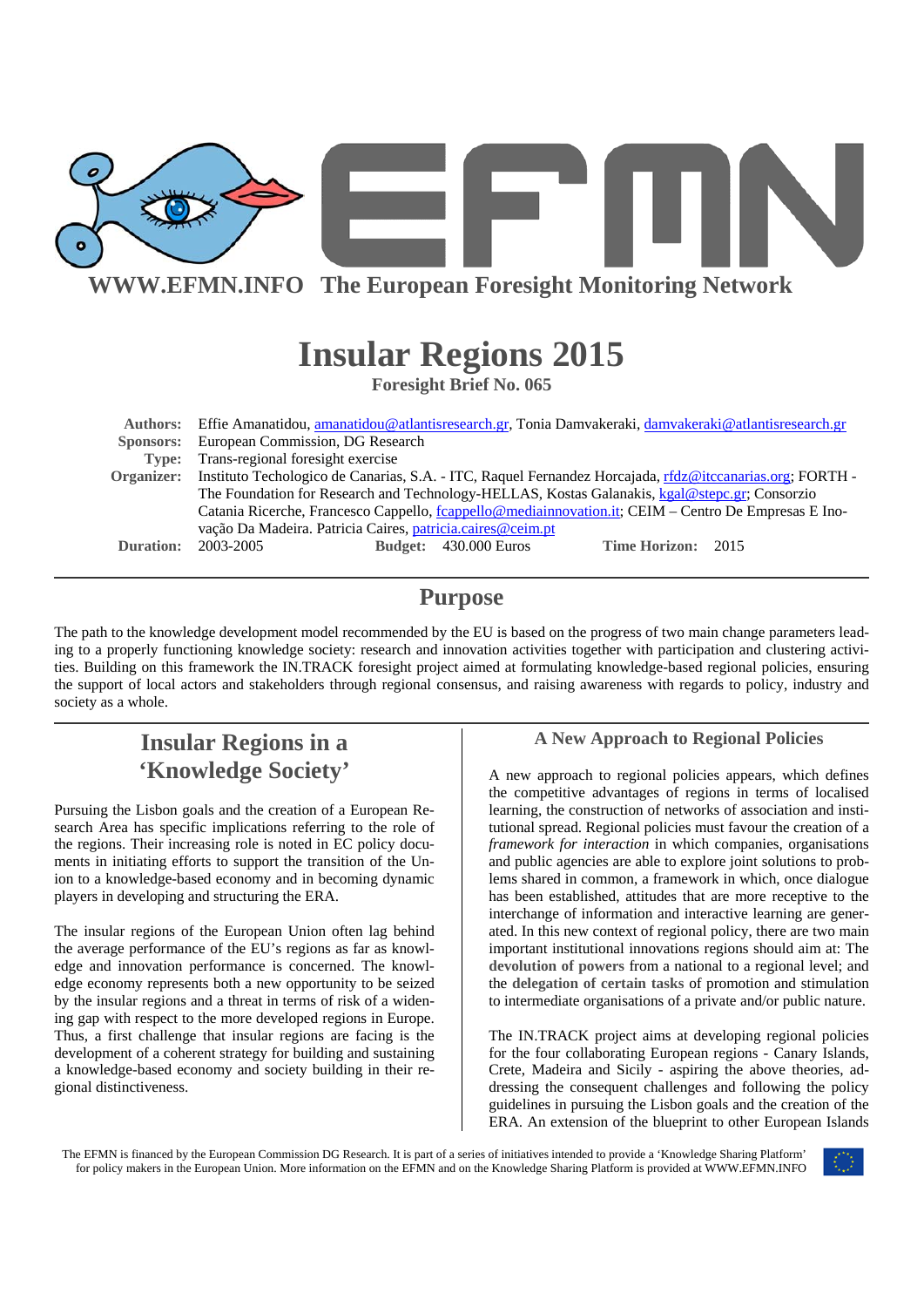- Balearic Islands, Azores, Sardinia, Corse, Highlands & Islands - is also envisaged for trans-national transfer of the model developed.

#### **Pursuing the Lisbon Goals and the ERA through Regional Development and Cooperation**

IN.TRACK has four main objectives:

- To evaluate the central role of knowledge in four less advanced European regions characterised by being an island through technology audits, strategic gap analysis and regional foresight,
- To diagnose the four regions' state-of-the-art in innovation and technology policies and launch an awareness process enhancing the build-up of the "regions of knowledge" concept through four participatory and consensus-

### **Four Islands Facing Common Challenges**

IN.TRACK adopts a three level strategy applied to the individual level (single island), multi-regional level (four islands under study) and multi-regional level (inclusion of other European islands). Participants involved key regional stakeholders such universities, research organisations, local authorities, trade unions, chambers of commerce, business associations and society associations.

**Regional status in terms of knowledge-based development**  - As a first step the situations of each region under study was examined according to specific indication. In particular information on the regional economy (macro-economic data and trends), the industry fabric, and regional policy measures was gathered along with a series of specific indicators aimed at assessing the importance and significance of the knowledgebase underlying economic performance. The indicators were grouped under the following headings: information and communication technologies (ICT), intellectual capital, education, labour force, research and development, innovation within regional firms. The results show that despite the existence of structural gaps with respect to the mainland, the insular regions are catching-up and this is shown by the latest figures available.

In addition, a SWOT analysis was performed in each region in order to evaluate the regional context in which the development of the knowledge-based economy is shaped and planned.

**Strengths - Research infrastructure, highly skilled personnel and attractive quality of life -** The "strengths" side of the SWOT matrix reveals that Canaries, Sicily and Crete have a sound "R&D knowledge base" characterized by modern infrastructures, numerous research centers and institutes and dynamic universities. Furthermore, Sicily and Crete show close cooperation between universities and research centers and in Sicily also between research centres and companies. However,

based workshops adopting the European Awareness Scenario Workshop (EASW) methodology,

- To ensure active participation of key cross-regional socio-economic stakeholders in order to generate a shared vision amongst the four targeted regions in terms of peripheral/insular knowledge-based development and policy options and lay the ground for new regional policies and plans of action focused on the Regions of Knowledge concept,
- To develop an inter-regional network, sharing a cooperative model and enhancing the exchange of learning and experiences through the development of shared and cooperative plans of action leading to self-sustaining blueprints, specifically addressing insular Regions' challenges in building knowledge-based development and innovative policy approaches.

it is worth noting that this strength is not fully exploited since the gap between research and industry exists and is widening. Research and technological development is rarely translated into innovative solutions to be adopted by businesses. As far as the skills and the level of educational attainment of the human resources is concerned, the Canaries, Crete and Sicily count on a pool of highly qualified personnel. This strength needs to be "handled with extreme care" in order to be able to retain the qualified personnel and avoid the threat of brain drain.

A key factor characterizing the four islands economy is the major role of the service sector, especially tourism. The life style and quality of life in these islands can attract skilled personnel from abroad, creating a virtuous circle and a large pool of capable and competent individuals, which is one of the key factors for the successful development of the knowledge-based economy.

An additional strength characterizing Sicily, Madeira and the Canary Islands is their autonomous status, which implies independence in regional policy formulation, availability of funds, strong sense of belonging and cultural pride of the population, and strong bargaining political power.

**Weaknesses: Distance, structure of local economies, research-market needs links, lack of funds** - All four regions, except for Sicily, face a strong structural weakness as they are far away from the main European markets. In addition, the business tissue is fragile. It is predominantly made-up of small dimension companies (micro-firms and SMEs), often family owned, operating in traditional low productivity sectors and frequently disconnected from the R&D public system. The lack of competitive capacity of the regional economies is due also to the limited capacity of mobilization and attraction of funds as an alternative to the EU funding and to the absence of financial instruments and mechanisms as alternative to the bank credit.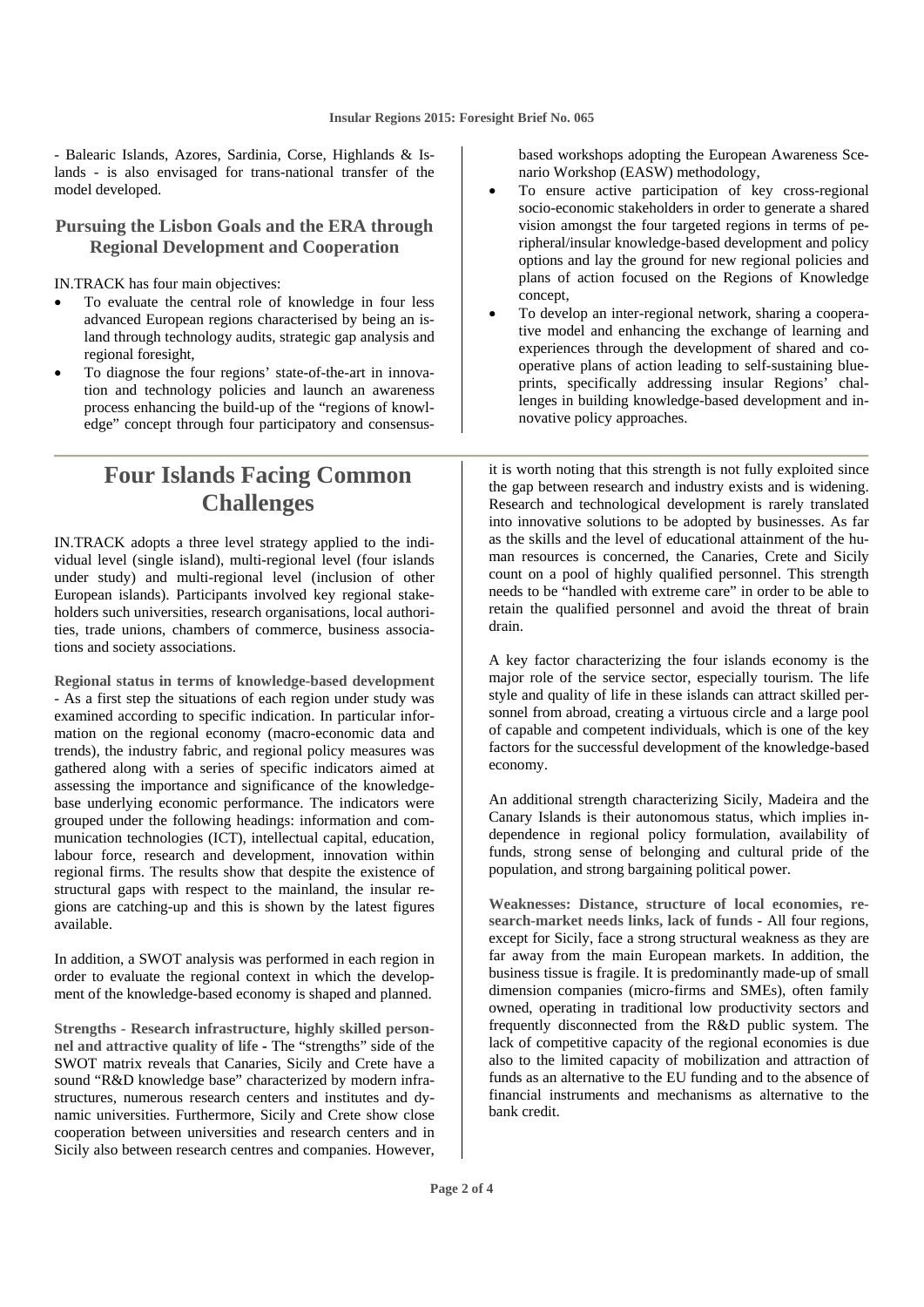**Opportunities: Regions' strategic positions, ICTs, funding and biodiversity** - Despite distance from the mainland, all regions are geographically located in strategic positions, favouring the interconnection with other countries. This is perceived as an important opportunity not only for the access to new markets but also in terms of potential links and cooperation abroad.

Besides, all regions are developing and taking advantage of services associated with telecommunication and information technologies. The opportunities that ICT offers to the insular regions are two-fold: On the one hand, the emergence of new businesses, products and services and, on the other hand, the application of ICT to the "traditional" sectors like agriculture and tourism. Structural funds help foster research and innovation. Moreover, transferring the technology and the knowledge produced in the research centres to the agriculture and tourism sectors would further contribute to their reinforcement and revitalisation, thus increasing their competitiveness. The biodiversity of the regions is an asset that may attract many researchers from all over the world and increase the wide range of technological options in the islands. This is especially true for Madeira and the Canary Islands, which show a consider-

### **Scenarios for a Knowledge-based Economy in the Four Regions**

The analysis of the current situation in the four regions according to the knowledge-based economy, created a series of possible scenarios for the year 2015.

The **CANARY ISLANDS** will focus on the implementation of an electronic based **integrated neuralgic centre of information and advanced services for SMEs**, connecting offer with demand and generating synergies of added value and economies of scale. Furthermore, **mixed public-private technological centres of excellence** will be established in the region. The policy instruments will optimise the available local legislation opportunities and will be based on the optimisation of **fiscal benefits** and the concentration of highly qualified **service support infrastructure and risk capital for start-ups**. The region will become a **factory of knowledge and design**, diversifying its economy from tourism, avoiding its current dependence, and becoming the main supplier of technology to Cape Verde, Africa and America.

**CRETE**'s vision is based on the enhanced delivery of **high quality and differentiated products** and services in the agriculture, tourism and services sectors integrating the **knowledge** produced in the research centres of the island. The vision is centred on **attracting talents** from the Mediterranean countries, the Middle East, China and India as well as on fostering a **new cultural paradigm based on awareness, consciousness and tolerance**. Finally, the vision sees Crete to have an electronic based system for services and business life that will reduce bureaucracy.

able policy orientation towards the exploitation of the environment and the tropical traditional products.

**Threats: Brain drain, sector competition as well as environmental damages** - Apart from the difficulties to finance innovation - especially for Canary Islands, Madeira and Sicily - brain drain is also a factor of serious concern for the regions - specially stressed by Sicily. The regions should not only devote all efforts to avoid brain drain, but also put in motion the necessary mechanisms - reverse brain drain policies - to attract qualified personnel.

The increasing competition in the tourism sector from neighbouring countries is a common threat amongst the four insular regions. Additionally, all the regions have mentioned environmental damages deriving from over-exploitation as a major risk to be taken into account. Increasing competition in agricultural products from low labour cost countries has also been detected over the past years. For this reason it is very important to revitalise the agricultural sector and compete on the basis of quality and variety of supply rather than price, utilising ICTs and through the transfer of knowledge and technology.

**MADEIRA**'s vision is based on *"Madeira as an Island of nature and a Continent of Innovation with highly skilled human resources".* The vision is built on the two important features: nature and innovation. The region wants to **match the opportunities** offered by the **domestic richness in terms of nature**  and the **reinforcement of the educational and scientific achievement**. Another important feature of Madeira's vision is the **increase of the global level of innovation** for enabling the region to present new and value-added products. A strategic plan based on education and continuous training should be further developed in order to produce **highly skilled human capital**.

**SICILY**'s vision is based on the goal of **exploiting knowledge** in order to become a more **competitive and dynamic region.**  As outcomes of R&D investment will increase together with the number of new companies and "centres of excellence", investment in education will be enhanced both in quantity and quality and the **technical cooperation among companies, universities and local institutions will be strengthened**.

#### **A Shared Vision for the Four Regions**

The regional scenarios were then used as a reference to develop a shared vision in terms of knowledge-based development. This collective vision includes four main points, which are considered to be central for the vision of an insular region: The **diversification** of the economic activities in new areas and especially towards the direction of the information society; the **diffusion** of the innovation culture to the whole of the society; the **development of the social capital** of the regions; the focus on the **high quality of life** that the regions may offer.